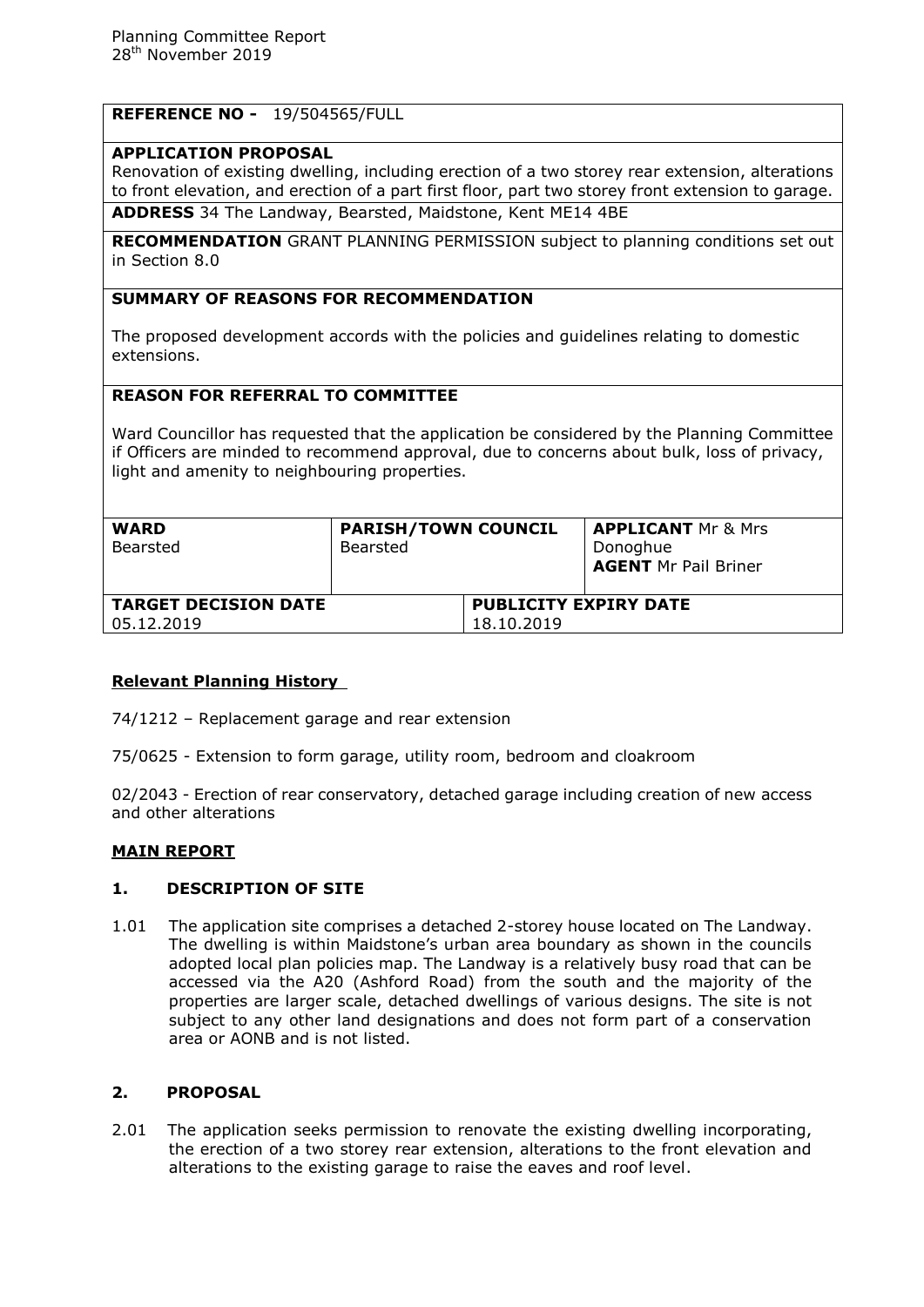- 2.02 In terms of design the two storey rear extension will have a maximum depth of 4.1 metres and will extend the full width of the existing property. The eaves height of the extension will be 5 metres with a maximum overall height of 8 metres. The alterations to the front elevation will not go beyond the existing building line and will incorporate two pitched roofs at two storey either side of the entrance.
- 2.03 The depth of the garage will increase by 5 metres towards the principle elevation of the main dwelling. The proposal seeks to increase the height of the eaves from 1.9 metres to 3.2 metres and increase the overall height from 4.6 metres to 6.6 metres with a hipped roof. The garage is not proposed to be demolished but extended and it is important to note that although the garage will have a first floor it will not be two storey.
- 2.04 The materials proposed are white painted render, split faced slate panels, grey framed windows and doors and Marley Birkdale tiles.
- 2.05 The plans show four parking spaces to be retained and a garage to accommodate one car.
- 2.06 The appearance of the dwelling would significantly change due to the design, materials and fenestration.

## **3. POLICY AND OTHER CONSIDERATIONS**

National Planning Policy Framework (NPPF)

National Planning Practice Guidance (NPPG)

Maidstone Borough Local Plan 2017: DM1 – Principles of good design DM9 - Residential extensions, conversions and redevelopment within the built up area. SPG 4 - KCC Parking Standards (2006)

Maidstone Local Development Framework, Residential Extensions Supplementary Planning Document (2009)

#### **4. LOCAL REPRESENTATIONS**

#### **Local Residents:**

- 4.01 Two representations from neighbouring properties have been received raising the following objections (summarised):
	- Significant extension to the existing property
	- Overshadowing/reduction in natural light
	- Bulk of extension resulting in loss of privacy and overlooking
	- Proposed tiles will not look out of character for the area
	- Visual impact
	- The garage will result in an oppressive structure
	- Impact the outlook
	- Eyesore
	- Not in keeping with the surrounding area
	- Impact to existing trees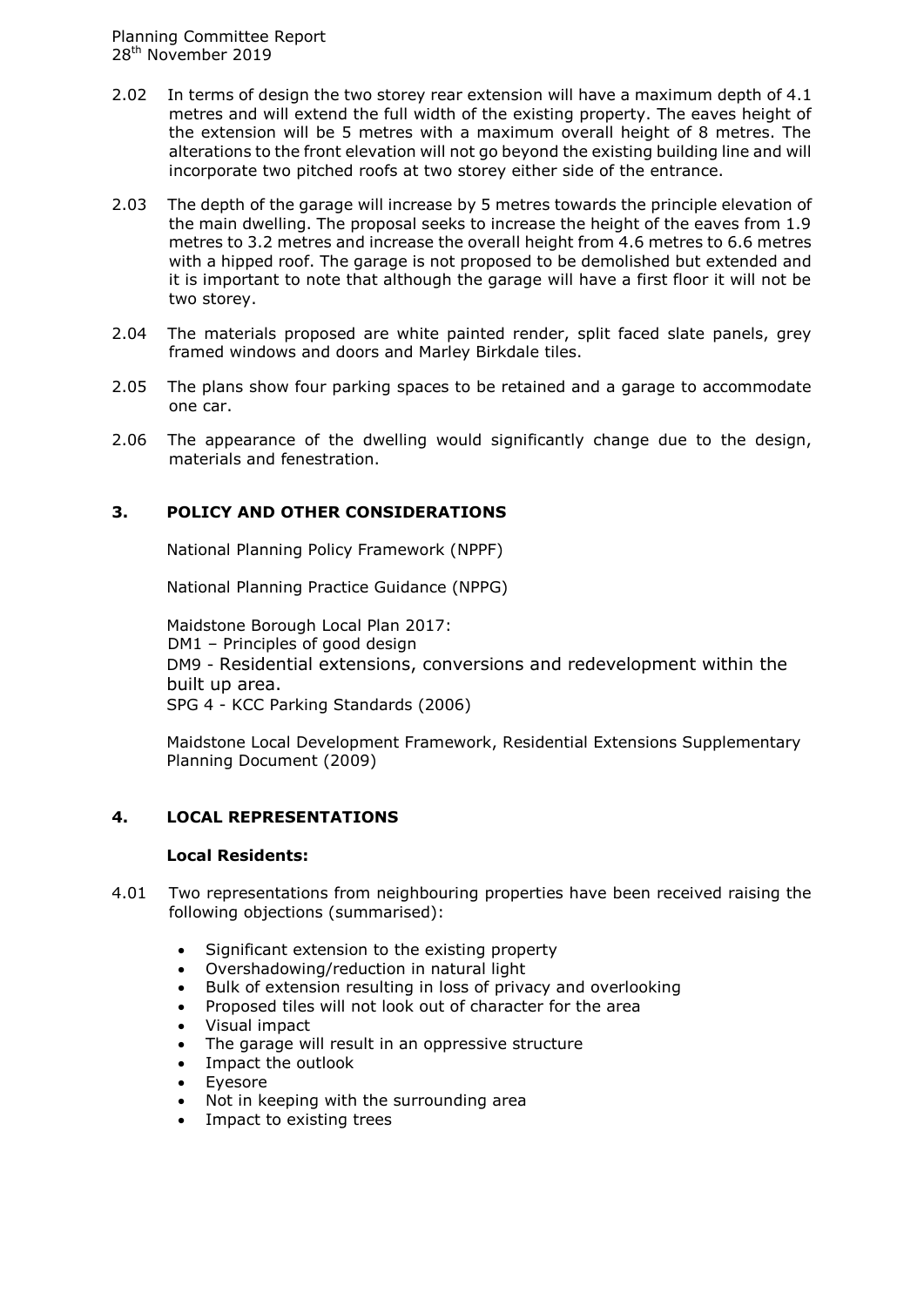Councillor Springett raised concerns regarding the overall bulk of the proposal compared to the existing building and the loss of privacy and potential loss of light and amenity to neighbouring properties.

There were no representations in support of the application.

## **5. CONSULTATIONS**

#### 5.01 Bearsted Parish Council

The parish council raise concerns in regards to the size, mass, loss of privacy and out of character with neighbouring properties.

#### 5.02 KCC Highways

No comments

#### **6. APPRAISAL**

#### **Main Issues**

- 6.01 The key issues for consideration relate to:
	- Design and visual impact of the proposal
	- The potential impact upon the amenities of neighbouring householders.

#### **Design and visual impact**

- 6.02 Policy DM9 of the Maidstone Borough Local Plan (2017) is supportive of extensions to dwellings within urban areas provided that the scale, height, form and appearance and siting of the proposal would fit unobtrusively within the existing building and the character of the street scene/or its context. In advising on side extensions, the Residential Extensions SPD (2009) notes that the acceptable depth and height of a rear extension will be determined by the ground levels, distance from the boundaries and size of the neighbouring garden/amenity space. In normal circumstances, the SPD advocates that rear extension on a detached property should generally extend no more than 4 metres from the rear elevation.
- 6.03 Policy DM9 further states that in a street of traditional detached and semi-detached houses, the infilling of the spaces between with two storey extensions could create a terraced appearance at odds with the rhythm of the street scene when the gaps, often with associated landscaping or allowing longer views are important elements. A side extension built flush with the existing front elevation of the house may also affect the symmetry of a pair of semi-detached properties with adverse impact on the street scene.
- 6.04 The existing maximum depth of the property (northern elevation) is 9 metres. The rear extension seeks to increase this depth of the dwelling to a maximum of 13.2 metres, an increase of a little over 4m. For the size of the plot and the scale of the existing property I would not consider the proposed depth to be an excessive increase. The garden area to be retained would be approximately 45 metres.
- 6.05 The extension to the existing garage would measure 5 metres in depth but would still be set back from the principal elevation by approximately 0.6 metres and would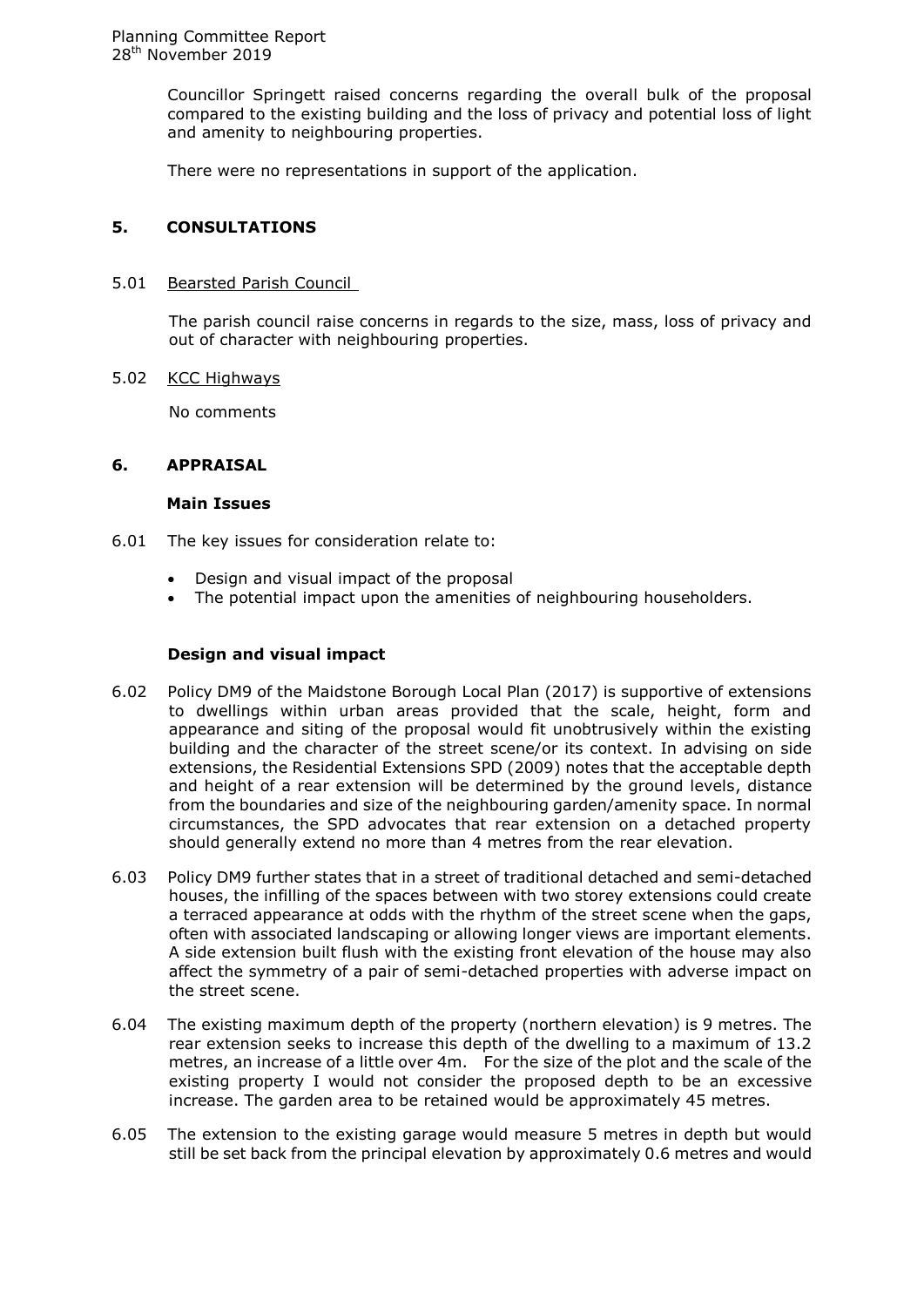be significantly set down from the apex of the main dwelling. It would therefore be in accordance with the residential extension SPD for side extensions.

- 6.06 Although I do agree that the proposal would significantly change the appearance of the existing dwelling, it is not considered that the property is of such high visual amenity value that the change in design would result in significant harm. The application site is not restricted in terms of being located in a conservation area or AONB and is not listed.
- 6.07 The Landway is a mixed street scene with variety in the design and height of buildings and it is considered that, in its context, the proposed development would not appear significantly out of place or out of character with its surroundings. Cumulatively the proposed extensions would almost double the size of the existing property however; the majority of the development would not be visible from the highway and would sit comfortably within the site.
- 6.08 The front building line of the property would not extend further forward than that of the existing building, the alterations to the front elevation would however amend the design to incorporate two front projections maintaining the position of the existing front wall with the entrance recessed centrally.
- 6.09 The materials proposed are white painted render, split faced slate panels, grey framed windows and doors and Marley Birkdale tiles. Although these materials would not match the existing dwelling, they would appear sympathetic within the mixed street scene where a variety of different materials exists. It is not uncommon for properties within the urban area of Maidstone to have similar materials to the ones proposed and therefore the property would not detract from the characteristics within the vicinity or the wider area.
- 6.10 Overall it is considered that the proposed extensions and alterations would not significantly harm the visual character of the street scene or surrounding area and would be in accordance with current policy and guidance.

#### **Impact on neighbouring amenities**

6.11 Policy DM9 specifically states that residential extensions will be supported provided that the privacy, daylight, sunlight and maintenance of a pleasant outlook of the adjoining residents would be safeguarded. This requirement is also observed in the Residential Extensions SPD (2009) where it is noted that the design of residential extensions should not result in windows that directly overlook the windows or private amenity spaces of any adjoining properties and should also respect daylight, sunlight and outlook.

### 36 The Landway

- 6.12 The application site is located forward of this neighbouring property by approximately 5.5 metres. In terms of residential amenity impact, the extension to the garage would be sufficiently set away from No.36 The Landway to not result in a loss of light or outlook. The proposed rear extension towards the north of the application site would be approximately 1.5 metres from the neighbouring boundary at its closest point.
- 6.13 No. 36 has two windows at ground floor and one window at first floor in the flank elevation, with a glazed conservatory to the rear of the property. Any impact on the neighbouring property would be to the flank wall as the proposed extensions would not extend beyond the rear elevation of the neighbouring property. The windows in this elevation are secondary windows with limited existing outlook, as such it is not considered that the proposed extensions would cause significant loss of light, outlook, overshadowing or be overbearing on the amenity of the neighbouring occupiers.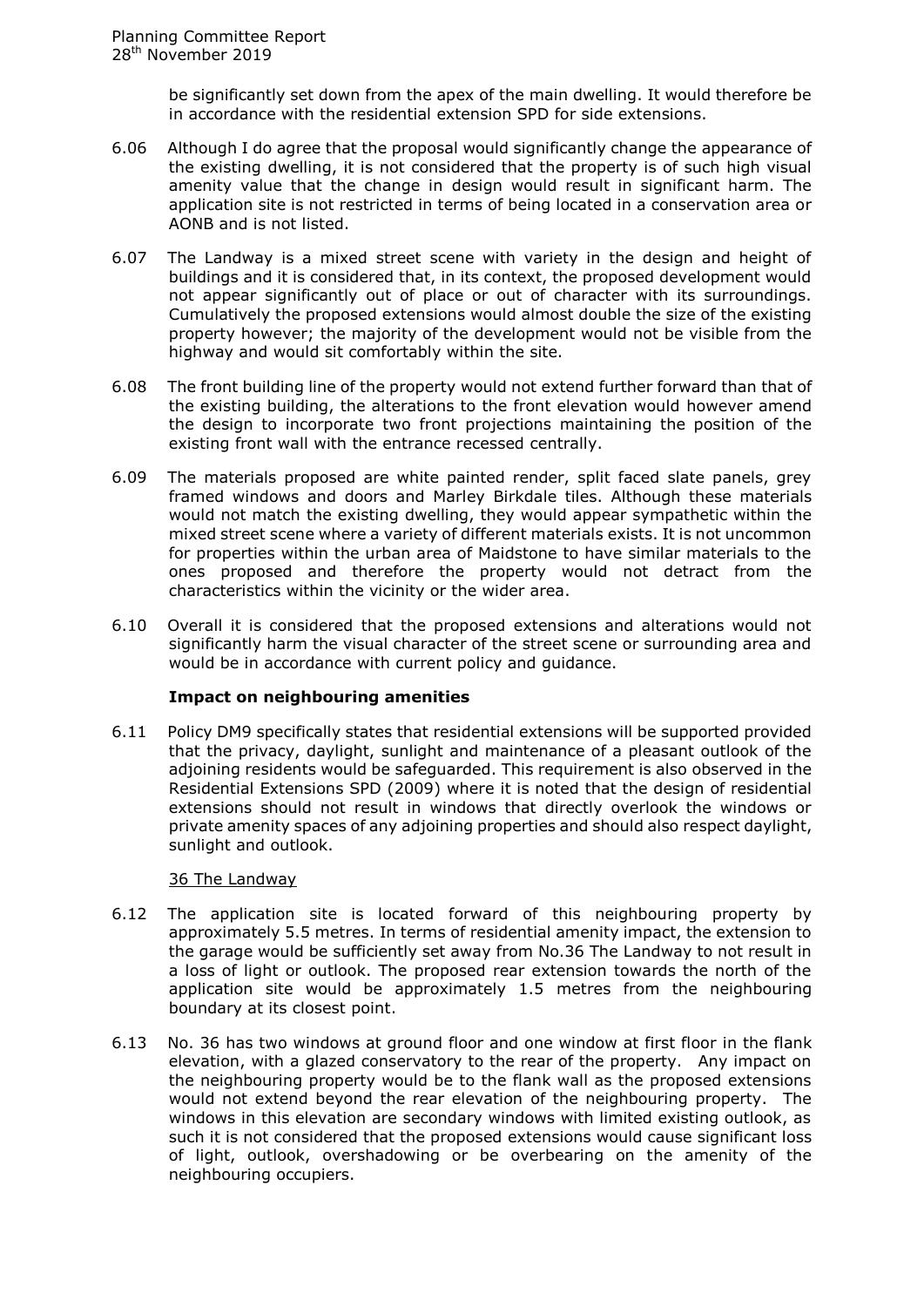- 6.14 Windows are proposed in the first floor side elevation of the extension, however these would serve two bathrooms and a secondary window to the bedroom. These could be conditioned to be obscure glazing and non-opening above 1.7 metres to mitigate any potential harm.
- 6.15 The first floor windows proposed in the rear elevation is fairly large, however due to the siting and orientation of the properties, the retained gap to the boundary and the current fenestration to the rear of the application site I would not consider the proposal to result in any additional impact to this neighbouring property in terms of overlooking or loss of privacy.

## 32 The Landway

- 6.16 The main concern raised by this neighbouring property is in relation to the extension to the existing garage. Currently the garage is located towards the rear boundary of No.32 The Landway and is 4.6 metres in height and has a depth of 6.2 metres. There is an existing fence that runs along the boundary and the agent has confirmed that that the fencing is not planned to change or be removed. The proposal seeks to increase the height of the eaves from 1.9 metres to 3.2 metres and increase the overall height from 4.6 metres to 6.6 metres with a barn-hipped roof.
- 6.17 The neighbouring dwelling benefits from a fairly large garden that extends to the south of the property where it also increases in depth. The current outlook along the northern boundary towards No.34 is the flank brick wall and a hipped roof of the existing garage. The outlook of this property to the north is already compromised by the existing garage and that the proposal would not create any additional harm. There maybe some additional bulk and massing close to the boundary however the presence of the existing fencing and barn-hipped roof design will help soften the view. The garden of the neighbouring property extends beyond this small area next to the northern boundary and as such the amenity of the property would not be significantly compromised by the additional height of the proposed garage extension.
- 6.18 No.32 The Landway has windows in the rear facing elevation, with the closest ground floor window serving a study. In terms of loss of light, the 45 degree light test indicates that on plan the garage may cause some loss of light, however the existing garage would fail the same test and when assessed with the elevational test it would pass and concludes that it would not result in loss of light. On balance, the proposal would not result in any significant loss of light to the neighbouring property due to the path of the sun, orientation of the buildings, the existing garage relationship and the 45 degree test being passed on the elevational drawings.
- 6.19 No windows are proposed in the side elevation of the garage, therefore I do not consider the extended garage to result in a loss of privacy or overlooking.
- 6.20 The proposal would not detrimentally impact other neighbouring properties in terms of loss of light, outlook, overlooking or loss of privacy due to the siting and orientation of application site.

## **Other Matters**

6.21 KCC Highways state within their residential parking standards that a property with 4+ bedrooms should be allocated at least 2 independently accessible spaces within a suburban area. I would consider the amount of space retained on the private forecourt to accommodate 2+ cars and would therefore be in accordance with policy DM9 and KCC Highways recommendation for properties of this size.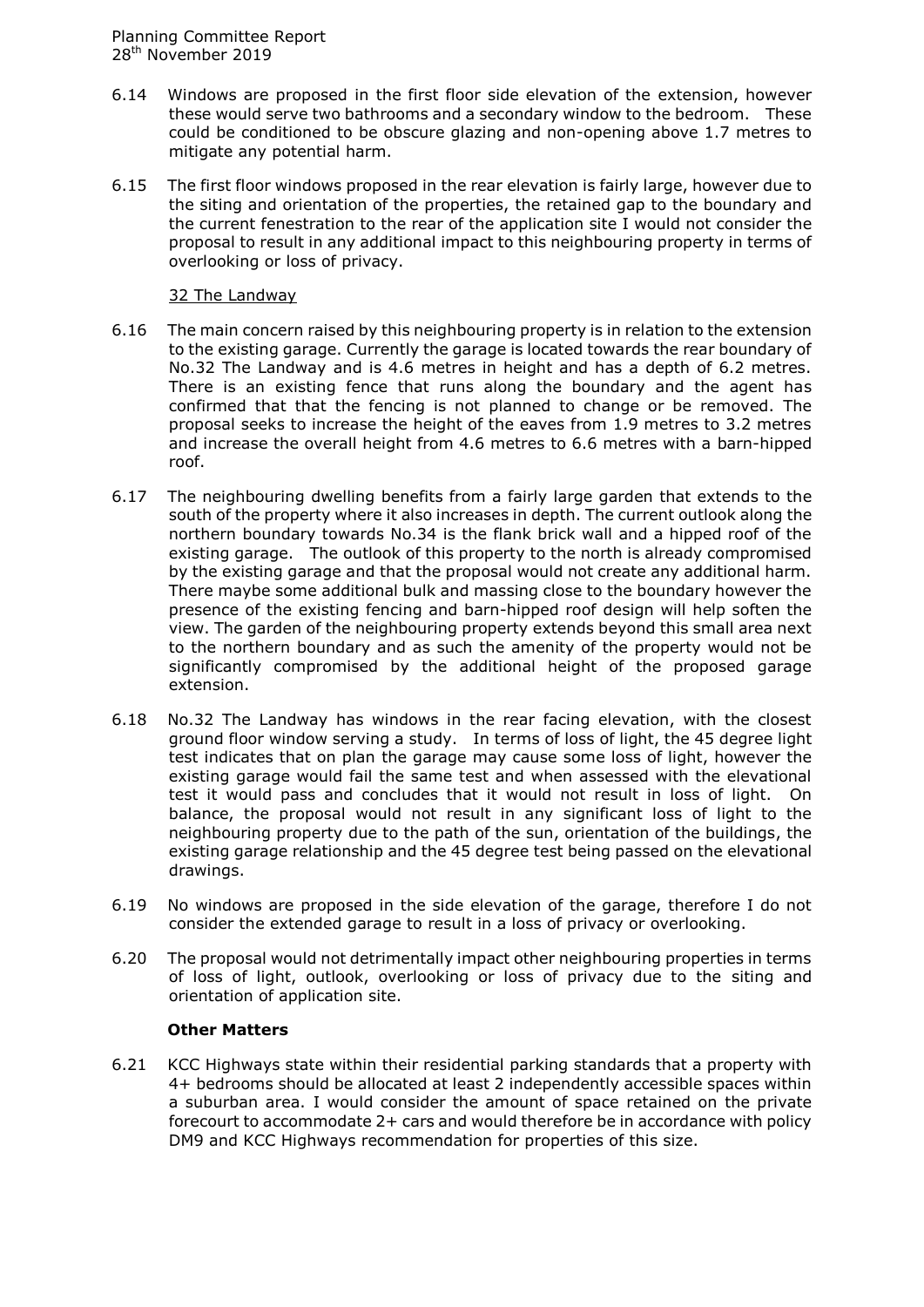- 6.22 Concerns were raised in regards to the 4 large trees sited in the rear garden of the application site. These trees are not subject to tree preservation orders and as stated in the above assessment the site is not within a conservation area.
- 6.23 The Tree and Conversation Officer has made the following comments in regards to the trees in question:

*Whilst there are a number of significant trees adjacent to the area proposed for redevelopment they are sufficiently distant, with due care, to avoid potential adverse effects. I therefore raise no objection on arboricultural grounds subject to the addition of a standard pre-commencement tree protection condition.*

The agent has agreed to a pre commencement condition to ensure retention and protection of the trees in the rear garden.

## **7. CONCLUSION**

7.01 The above assessments indicate that the extensions and alterations to 34 The Landway accord with the relevant policies and guidelines on residential extensions. On balance, this is an acceptable development and approval is therefore recommended subject to conditions.

#### **8. RECOMMENDATION**

GRANT planning permission subject to the following conditions:

1) The development hereby permitted shall be begun before the expiration of three years from the date of this permission;

Reason: In accordance with the provisions of Section 91 of the Town and Country Planning Act 1990 as amended by Section 51 of the Planning and Compulsory Purchase Act 2004.

2) The development hereby permitted shall be carried out in accordance with the following approved plans/drawings:

Householder Application 19-61002 REV P1 Existing elevations (received 09/10/2019) 19-61004 REV P1 Proposed elevations (received 09/10/2019) 19-61001 REV P1 Location, site plan and existing floor plans (received 09/10/2019) 19-61003 REV P1 Location, site plans and proposed floor plans (received 09/10/2019) 19-61010 Pro map overlay (received 09/10/2019)

Reason: To ensure the quality of the development is maintained and to prevent harm to the character, appearance and visual amenity of the area.

3) The external facing materials to be used in the construction of the extension hereby permitted shall be those specified on the approved drawings;

Reason: To ensure a satisfactory appearance to the development.

4) Before the development hereby permitted is first used, the proposed windows in the first floor northern elevation to the extension shall be obscure glazed to not less that